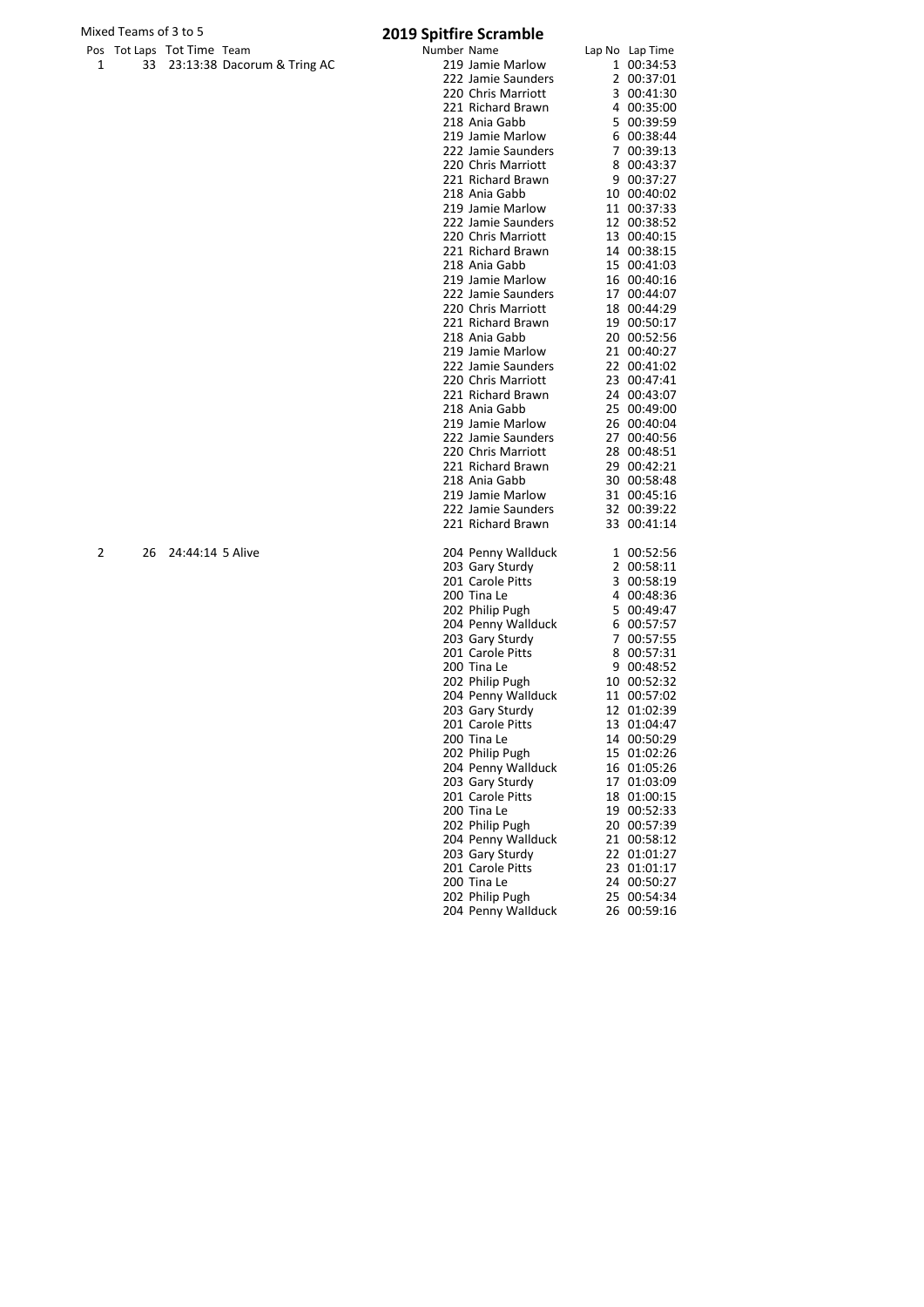# Mixed Teams of 3 to 5<br>
Pos Tot Laps Tot Time Team **2019 Spitfire Scramble**

238 Rosina Salmon 232 .....<br>237 Paul Prior 236 Sara Prior 239 Peter Salmon 238 Rosina Salmon<br>237 Paul Prior

237 Paul Prior 1 00:40:33<br>236 Sara Prior 2 01:11:23 236 Sara Prior 2 01:11:23<br>239 Peter Salmon 3 00:40:24

239 Peter Salmon 3 00:40:24<br>
238 Rosina Salmon 4 00:59:01<br>
237 Paul Prior 5 00:42:44<br>
236 Sara Prior 6 01:24:28<br>
239 Peter Salmon 7 00:41:40<br>
238 Rosina Salmon 8 00:58:22<br>
237 Paul Prior 9 00:43:14

 Paul Prior 9 00:43:14 Peter Salmon 10 00:42:49

|  |                            | <b>EUIS SPILING SCIGNING</b> |                 |
|--|----------------------------|------------------------------|-----------------|
|  | Pos Tot Laps Tot Time Team | Number Name                  | Lap No Lap Time |
|  | 25 24:08:48 Forerunners    | 237 Paul Prior               | 1 00:40:33      |

| 238 Rosina Salmon                         | 11               | 01:03:27 |  |
|-------------------------------------------|------------------|----------|--|
| 236 Sara Prior                            | 12               | 01:20:31 |  |
| 237 Paul Prior                            | 13               | 00:47:29 |  |
| 239 Peter Salmon                          | 14               | 00:54:24 |  |
| 238 Rosina Salmon                         | 15               | 01:11:09 |  |
| 236 Sara Prior                            | 16               | 01:24:15 |  |
| 237 Paul Prior                            | 17               | 00:50:04 |  |
| 239 Peter Salmon                          | 18               | 00:48:23 |  |
| 238 Rosina Salmon                         | 19               | 01:21:15 |  |
| 236 Sara Prior                            | 20               | 01:30:05 |  |
| 237 Paul Prior                            | 21               | 00:49:21 |  |
| 239 Peter Salmon                          | 22               | 00:47:03 |  |
| 237 Paul Prior                            | 23               | 00:53:26 |  |
| 239 Peter Salmon                          | 24               | 00:48:15 |  |
| 237 Paul Prior                            | 25               | 00:55:03 |  |
|                                           |                  |          |  |
| 525 David Mansfield                       | 1                | 00:47:51 |  |
| 524 Tim Gretton                           | 2                | 00:48:57 |  |
| 527 Sharon Prince                         | 3                | 01:08:18 |  |
| 528 Kevin Prince                          | 4                | 01:04:33 |  |
| 526 Ruth McHutchon                        | 5                | 00:56:53 |  |
| 525 David Mansfield                       | 6                | 00:50:35 |  |
| 524 Tim Gretton                           | 7                | 00:49:17 |  |
| 527 Sharon Prince                         |                  | 01:07:21 |  |
| 528 Kevin Prince                          | 8                |          |  |
|                                           | 9                | 01:06:59 |  |
| 526 Ruth McHutchon<br>525 David Mansfield | 10               | 01:00:53 |  |
|                                           | 11               | 00:52:36 |  |
| 524 Tim Gretton                           | 12 <sup>12</sup> | 00:52:14 |  |
| 527 Sharon Prince                         | 13               | 01:28:48 |  |
| 528 Kevin Prince                          | 14               | 01:16:23 |  |
| 525 David Mansfield                       | 15               | 00:57:33 |  |
| 524 Tim Gretton                           | 16               | 01:01:20 |  |
| 525 David Mansfield                       | 17               | 01:12:32 |  |
| 526 Ruth McHutchon                        | 18               | 01:21:07 |  |
| 528 Kevin Prince                          | 19               | 01:14:12 |  |
| 524 Tim Gretton                           | 20               | 00:58:09 |  |
| 525 David Mansfield                       | 21               | 01:24:09 |  |
| 527 Sharon Prince                         | 22               | 01:15:09 |  |
| 528 Kevin Prince                          | 23               | 01:19:55 |  |
| 803 Steve Wright                          | 1                | 00:40:28 |  |
| 800 Vicky Moran                           | $\mathbf{2}$     | 00:54:02 |  |
| 798 Ellie Larchet                         | 3                | 00:56:54 |  |
| 802 Rebecca Pursey                        | 4                | 00:59:30 |  |
| 801 Corinne Mulcahy                       | 5                | 01:21:35 |  |
| 803 Steve Wright                          | 6                | 00:46:25 |  |
| 800 Vicky Moran                           | 7                | 00:57:35 |  |
| 798 Ellie Larchet                         | 8                | 00:59:22 |  |
| 802 Rebecca Pursev                        | 9                | 01:01:06 |  |
| 803 Steve Wright                          | 10               | 00:47:25 |  |
| 800 Vicky Moran                           | 11               | 01:02:27 |  |
| 798 Ellie Larchet                         | 12               | 01:07:23 |  |
| 802 Rebecca Pursey                        | 13               | 01:32:05 |  |
| 803 Steve Wright                          | 14               | 01:24:15 |  |
| 800 Vicky Moran                           | 15               | 03:52:44 |  |
| 798 Ellie Larchet                         | 16               | 01:00:42 |  |
| 801 Corinne Mulcahy                       |                  |          |  |
|                                           | 17               | 01:13:15 |  |
| 803 Steve Wright                          | 18               | 00:42:36 |  |
| 802 Rebecca Pursey                        | 19               | 01:09:16 |  |
| 800 Vicky Moran                           | 20               | 00:56:26 |  |
| 798 Ellie Larchet                         | 21               | 00:59:54 |  |
|                                           |                  |          |  |
|                                           |                  |          |  |

4 23 24:55:44 Daves Dynamos 5<br>5

5 21 24:25:25 Malificent Seven 8<br>8<br>7